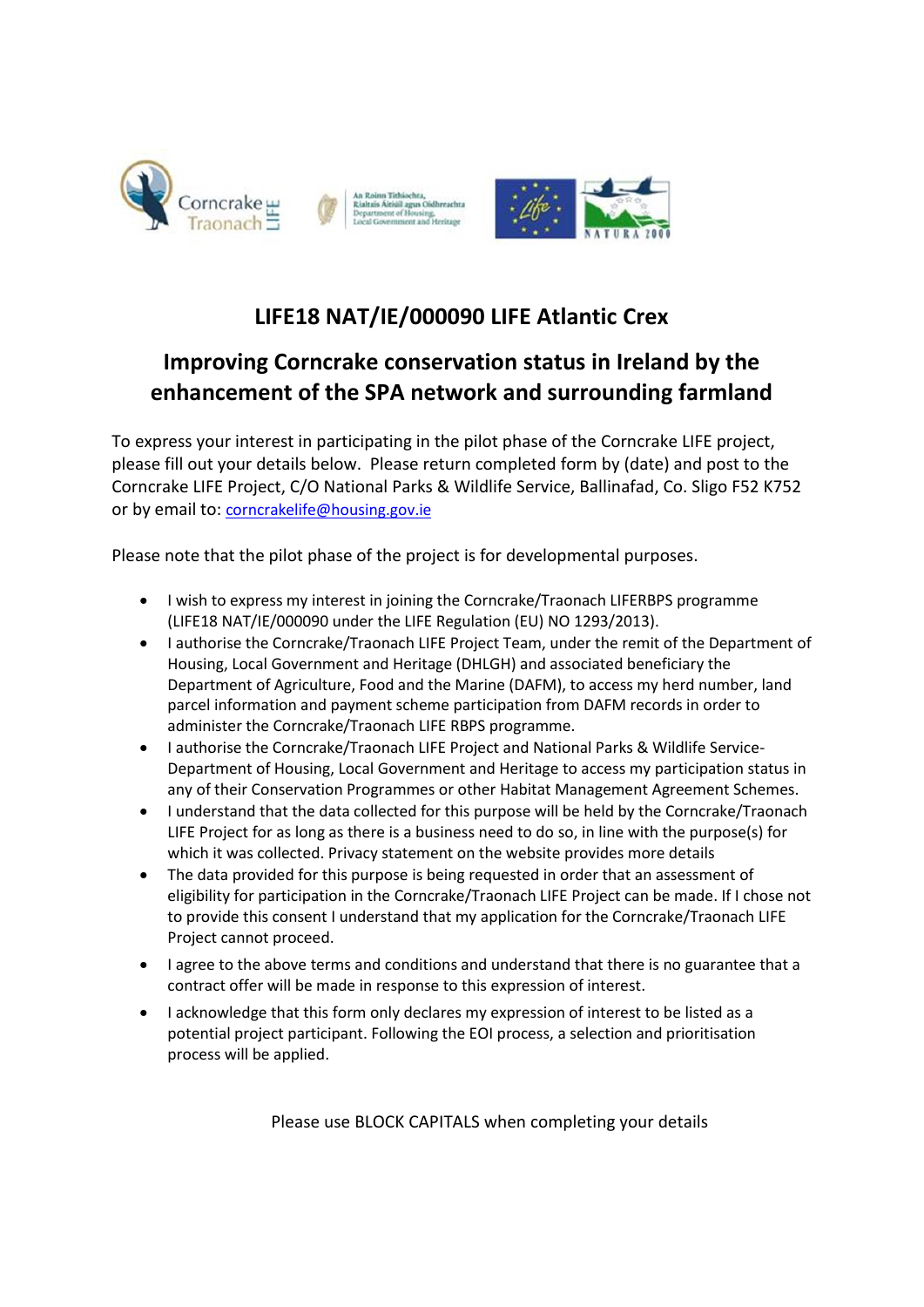| <b>Name</b>                 |  |
|-----------------------------|--|
| <b>Address</b>              |  |
| <b>Phone number</b>         |  |
| Email                       |  |
| <b>Herd number</b>          |  |
| Adviser/Planner name        |  |
| Adviser Planner phone/email |  |

**Signed:** \_\_\_\_\_\_\_\_\_\_\_\_\_\_\_\_\_\_\_\_\_\_\_\_\_\_\_\_\_\_\_\_\_\_\_\_\_\_\_\_\_\_\_\_\_\_\_\_\_\_\_\_\_\_\_\_\_\_\_\_\_\_\_

**Date:** \_\_\_\_\_\_\_\_\_\_\_\_\_\_\_\_\_\_\_\_\_\_\_\_\_\_\_\_\_\_\_\_\_\_\_\_\_\_\_\_\_\_\_\_\_\_\_\_\_\_\_\_\_\_\_\_\_\_\_\_\_\_\_\_